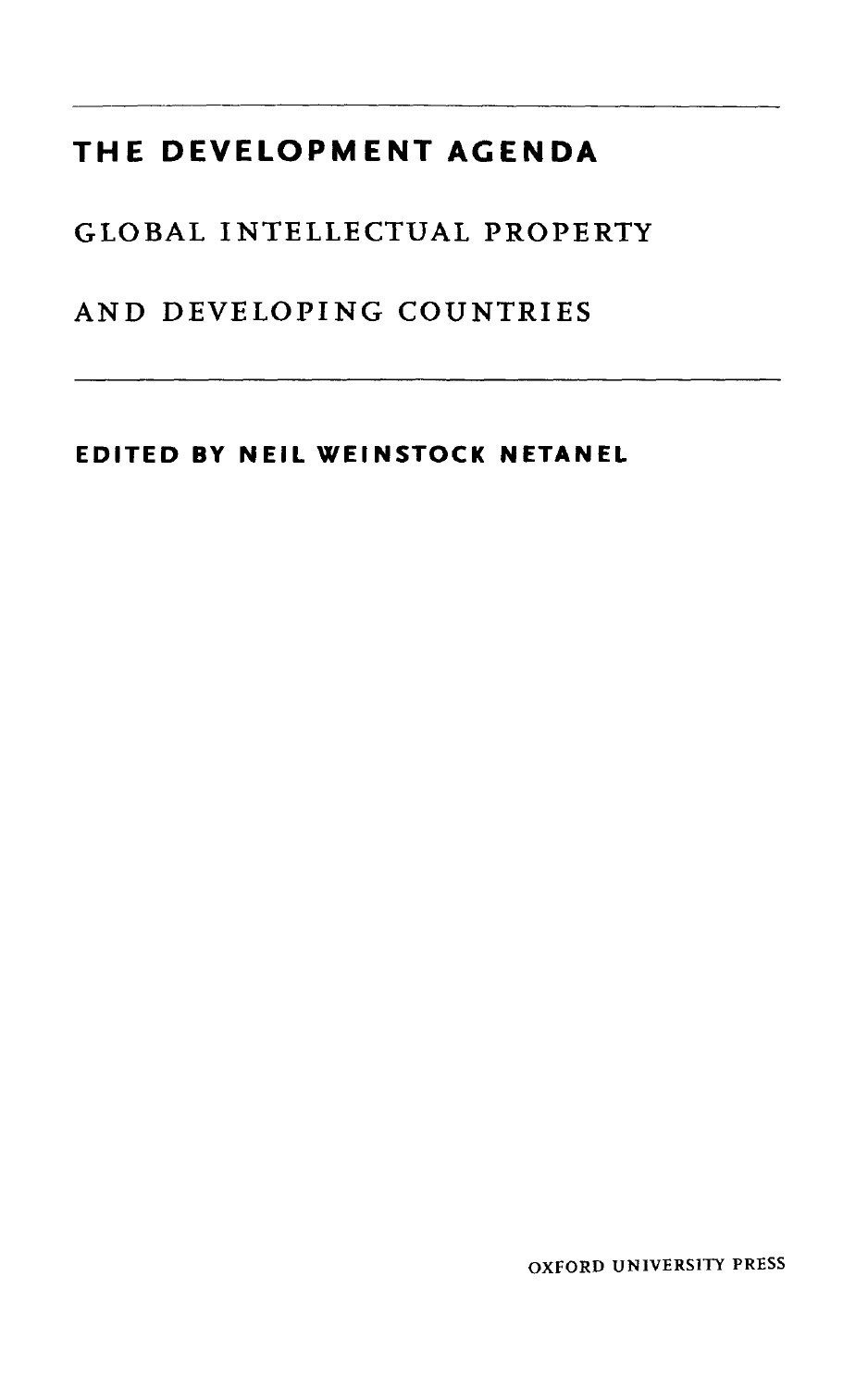## **CONTENTS**

Preface and Acknowledgments ix Contributors xiii

Chapter i. Introduction: The WIPO Development Agenda and Its Development Policy Context 1 **NEIL WEINSTOCK NETANEL**

## **I. THE DEVELOPMENT ACENDA AND THE INTERNATIONAL IP TREATY REGIME**

Chapter 2. The Development Agenda at WIPO: Context and Origins 33 **HENRIQUE CHOER MORAES AND OTAVIO BRANDELLI**

Chapter 3. TRIPS 3.0: Policy Calibration and Innovation Displacement 51 **DANIEL J. GERVAIS**

## **II. THE DEVELOPMENT ACENDA IN HISTORICAL AND INSTITUTIONAL CONTEXT**

Chapter 4. The WIPO Development Agenda in an Historical and Political Context 79 **PEDRO ROFFE AND GINA VEA** Chapter 5. The Politics of Intellectual Property Reform in Developing Countries: The Relevance of the World Intellectual Property Organization III

**CAROLYN DEERE**

## **III. THE DEVELOPMENT AGENDA: CAUTIONARY NOTES FROM TWO DIRECTIONS**

Chapter 6. History Lessons for the WIPO Development Agenda 137 **RUTH L. OKEDIJI**

Chapter 7. The WIPO Development Agenda: A Cautionary Note 163 **KEITH E. MASKUS**

## **IV. INTELLECTUAL PROPERTY AND DEVELOPMENT: A COMPARATIVE ANALYSIS**

Chapter 8. What Direction Is the Wind Blowing? Protection of DRM in China 177 **HONG XUE**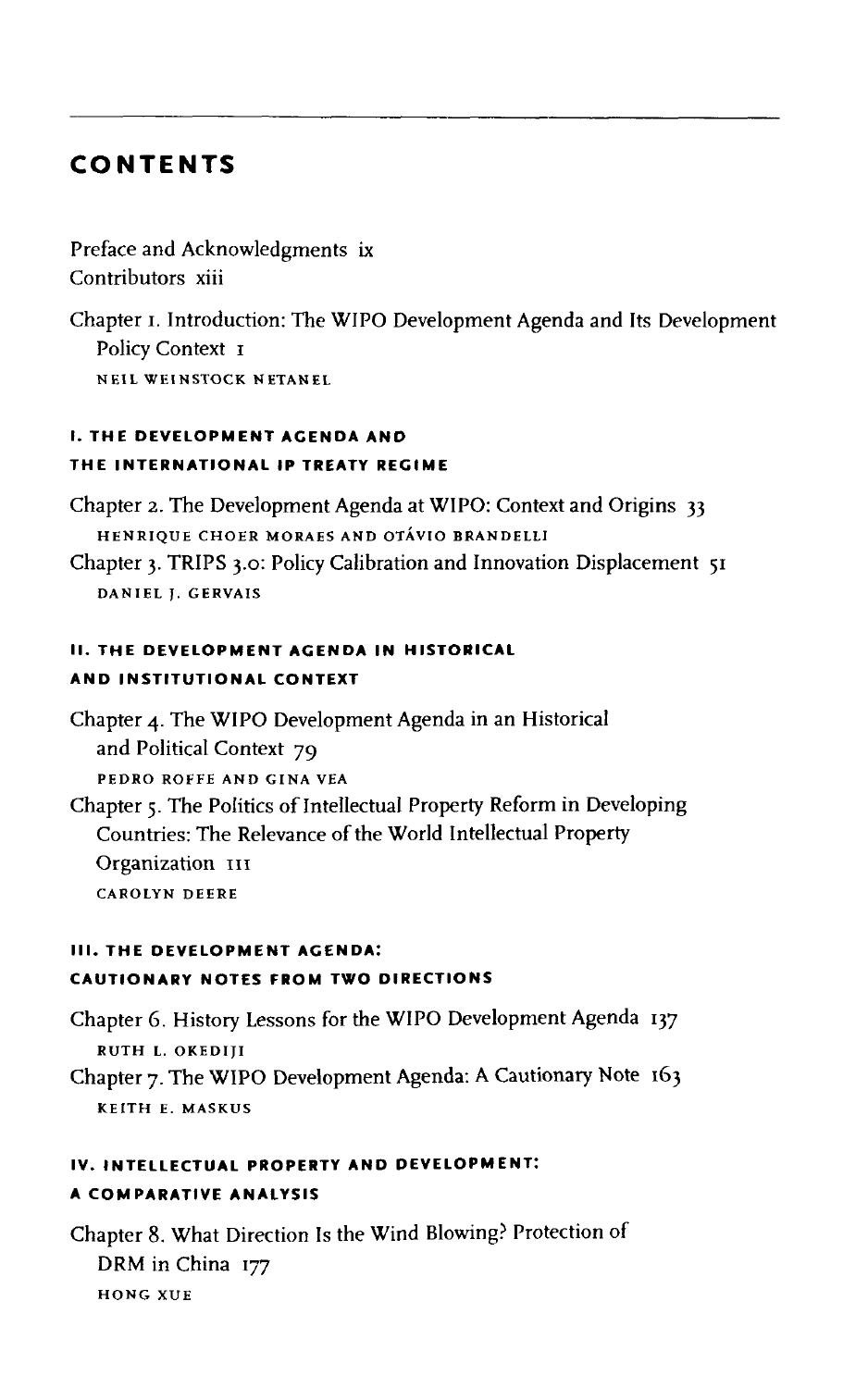#### **VI CONTENTS**

Chapter 9. Are National Patent Laws the Blossoming Rains? Evidence from Domestic Innovation, Technology Transfers, and International Trade Post Patent Implementations in the Period 1978-2002 191 **YI QIAN**

Chapter 10. Historical Perspectives on Patent Systems in Economic Development 215 **B. ZORINA KHAN AND KENNETH L. SOKOLOFF**

# **V. ACCESS TO MEDICINE**

Chapter 11. Expanding Patent Rights in Pharmaceuticals: The Linkage between Patents and Drug Registration 247 **CARLOS M. CORREA**

- Chapter 12. Is Product Patent Protection Necessary to Spur Innovation in Developing Countries? R&D by Indian Pharmaceutical Companies After TRIPS 265 **SUDIP CHAUDHURI**
- Chapter 13. IPRs and Technological Development in Pharmaceuticals: Who Is Patenting What in Brazil After TRIPS? 293 **FRANCESCO LAFORGIA, FABIO MONTOBBIO, AND LUIGI ORSENIGO**

## **VI. CULTURAL INDUSTRIES**

- Chapter 14. The Production of Knowledge, Innovation, and IP in Developing Countries: Creative Industries and the Development Agenda 321 **DIANA V. BARROWCIOUGH**
- Chapter 15. Arab Musiconomics, Culture, Copyright, and the Commons 341 **NAGLA RIZK**
- Chapter 16. Trading Copyright: Global Pressure on Local Culture 363 **MICHAEL D. BIRNHACK**

## **VII. INDUSTRY STRUCTURE, INNOVATION, AND ACCESS**

Chapter 17. Antitrust, Patents, and Developing Nations 401 **JOHN H. BARTON**

Chapter 18. Innovation, Competition Policies, and Intellectual Property: An Evolutionary Perspective and Its Policy Implications 429 **LEONARDO BURLAMAQUI**

## **VIII. INTELLECTUAL PROPERTY AND DEVELOPING-COUNTRY CITIZENS' FREEDOM**

Chapter 19. Intellectual Property and Development as Freedom 453 **MADHAVI SUNDER**